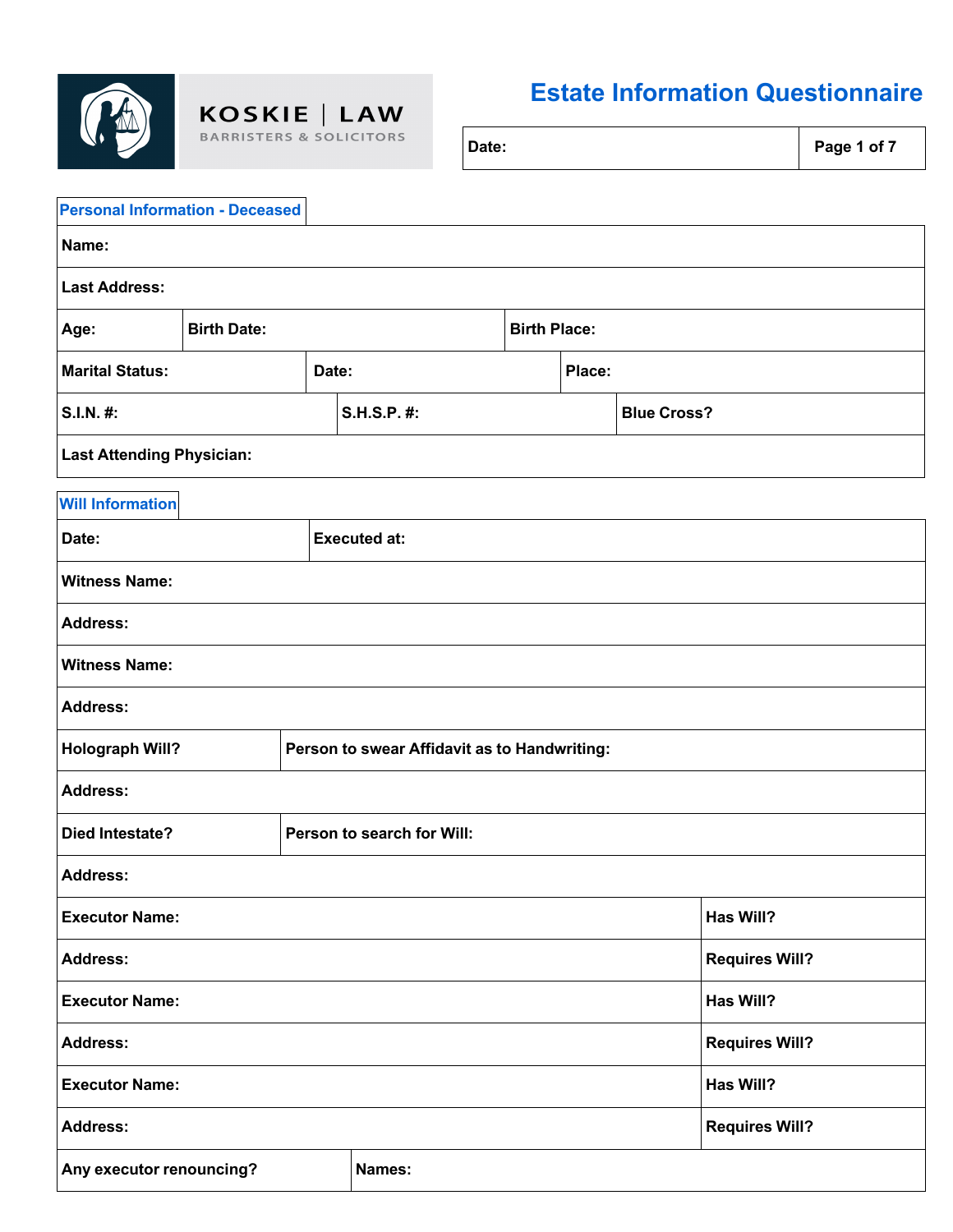| <b>Beneficiaries</b>                     |                      |                                       |  |  |  |
|------------------------------------------|----------------------|---------------------------------------|--|--|--|
| Name:                                    |                      |                                       |  |  |  |
| <b>Address:</b>                          |                      |                                       |  |  |  |
| Age:                                     | <b>Relationship:</b> | <b>Bequest:</b>                       |  |  |  |
| Name:                                    |                      |                                       |  |  |  |
| <b>Address:</b>                          |                      |                                       |  |  |  |
| Age:                                     | <b>Relationship:</b> | <b>Bequest:</b>                       |  |  |  |
| Name:                                    |                      |                                       |  |  |  |
| <b>Address:</b>                          |                      |                                       |  |  |  |
| Age:                                     | <b>Relationship:</b> | <b>Bequest:</b>                       |  |  |  |
| Name:                                    |                      |                                       |  |  |  |
| <b>Address:</b>                          |                      |                                       |  |  |  |
| Age:                                     | <b>Relationship:</b> | <b>Bequest:</b>                       |  |  |  |
| Name:                                    |                      |                                       |  |  |  |
| <b>Address:</b>                          |                      |                                       |  |  |  |
| Age:                                     | <b>Relationship:</b> | <b>Bequest:</b>                       |  |  |  |
| Name:                                    |                      |                                       |  |  |  |
| <b>Address:</b>                          |                      |                                       |  |  |  |
| Age:                                     | <b>Relationship:</b> | <b>Bequest:</b>                       |  |  |  |
| Name:                                    |                      |                                       |  |  |  |
| <b>Address:</b>                          |                      |                                       |  |  |  |
| Age:                                     | <b>Relationship:</b> | <b>Bequest:</b>                       |  |  |  |
| Are infants interested in estate?        |                      | Any infants not interested in estate? |  |  |  |
| Mentally incompetent persons interested? |                      | <b>Dependents' Relief Act Apply?</b>  |  |  |  |
| <b>Family Property Act apply?</b>        |                      | Safe deposit box?                     |  |  |  |
| Location of safe deposit box:            |                      |                                       |  |  |  |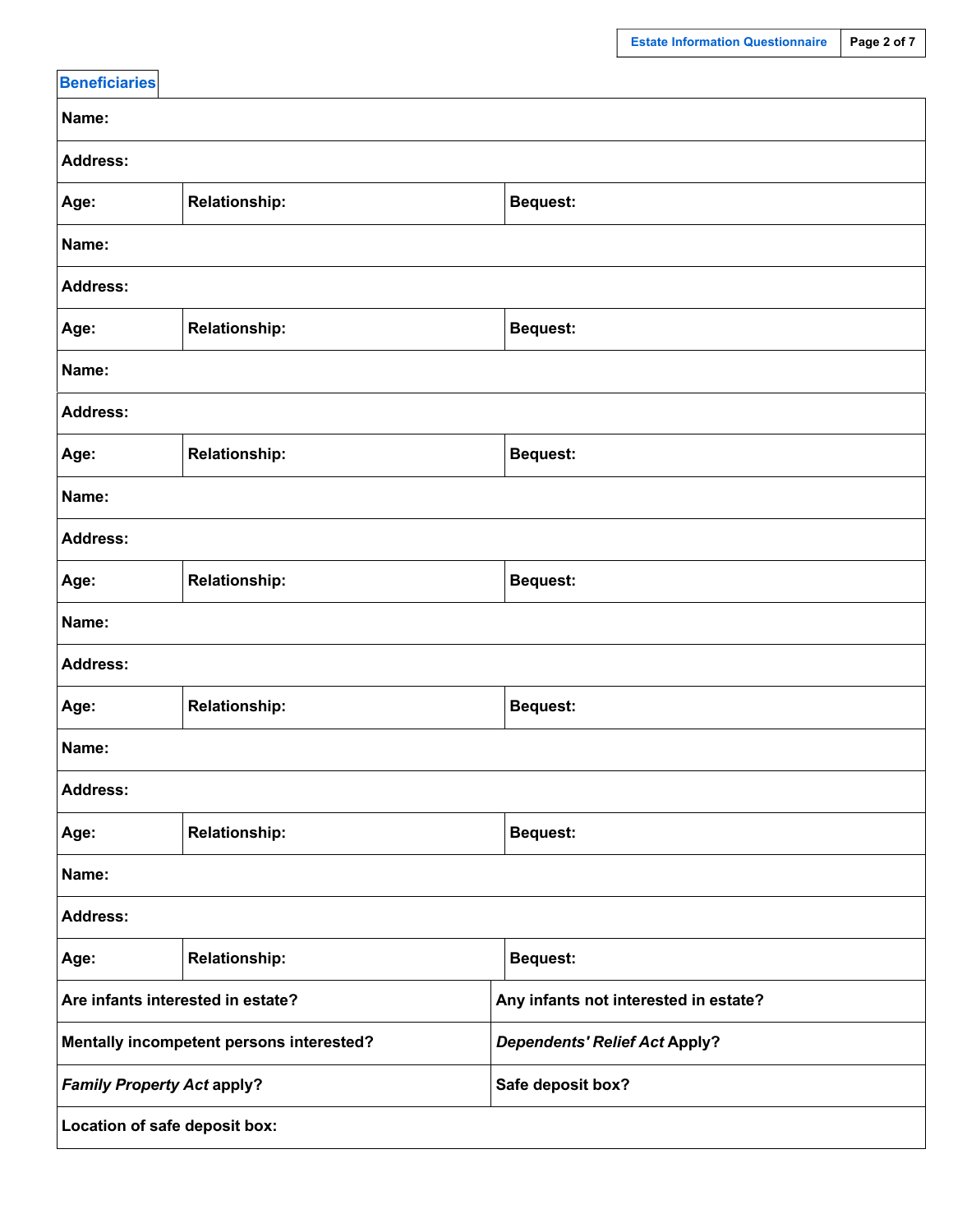| <b>Digital Assets</b>  |     |     |
|------------------------|-----|-----|
| Computers, etc.:       | UN: | PW: |
| Computers, etc.:       | UN: | PW: |
| Computers, etc.:       | UN: | PW: |
| Computers, etc.:       | UN: | PW: |
| <b>E-mail Account:</b> | UN: | PW: |
| <b>E-mail Account:</b> | UN: | PW: |
| <b>E-mail Account:</b> | UN: | PW: |
| <b>E-mail Account:</b> | UN: | PW: |
| <b>Social Media:</b>   | UN: | PW: |
| <b>Social Media:</b>   | UN: | PW: |
| <b>Social Media:</b>   | UN: | PW: |
| <b>Social Media:</b>   | UN: | PW: |
| <b>Social Media:</b>   | UN: | PW: |
| <b>Social Media:</b>   | UN: | PW: |
| <b>Online Account:</b> | UN: | PW: |
| <b>Online Account:</b> | UN: | PW: |
| <b>Online Account:</b> | UN: | PW: |
| <b>Online Account:</b> | UN: | PW: |
| <b>Online Account:</b> | UN: | PW: |
| <b>Online Account:</b> | UN: | PW: |
| <b>Online Bank:</b>    | UN: | PW: |
| <b>Online Bank:</b>    | UN: | PW: |
| <b>Online Bank:</b>    | UN: | PW: |
| <b>Online Bank:</b>    | UN: | PW: |
| <b>Online Bank:</b>    | UN: | PW: |
| <b>Online Bank:</b>    | UN: | PW: |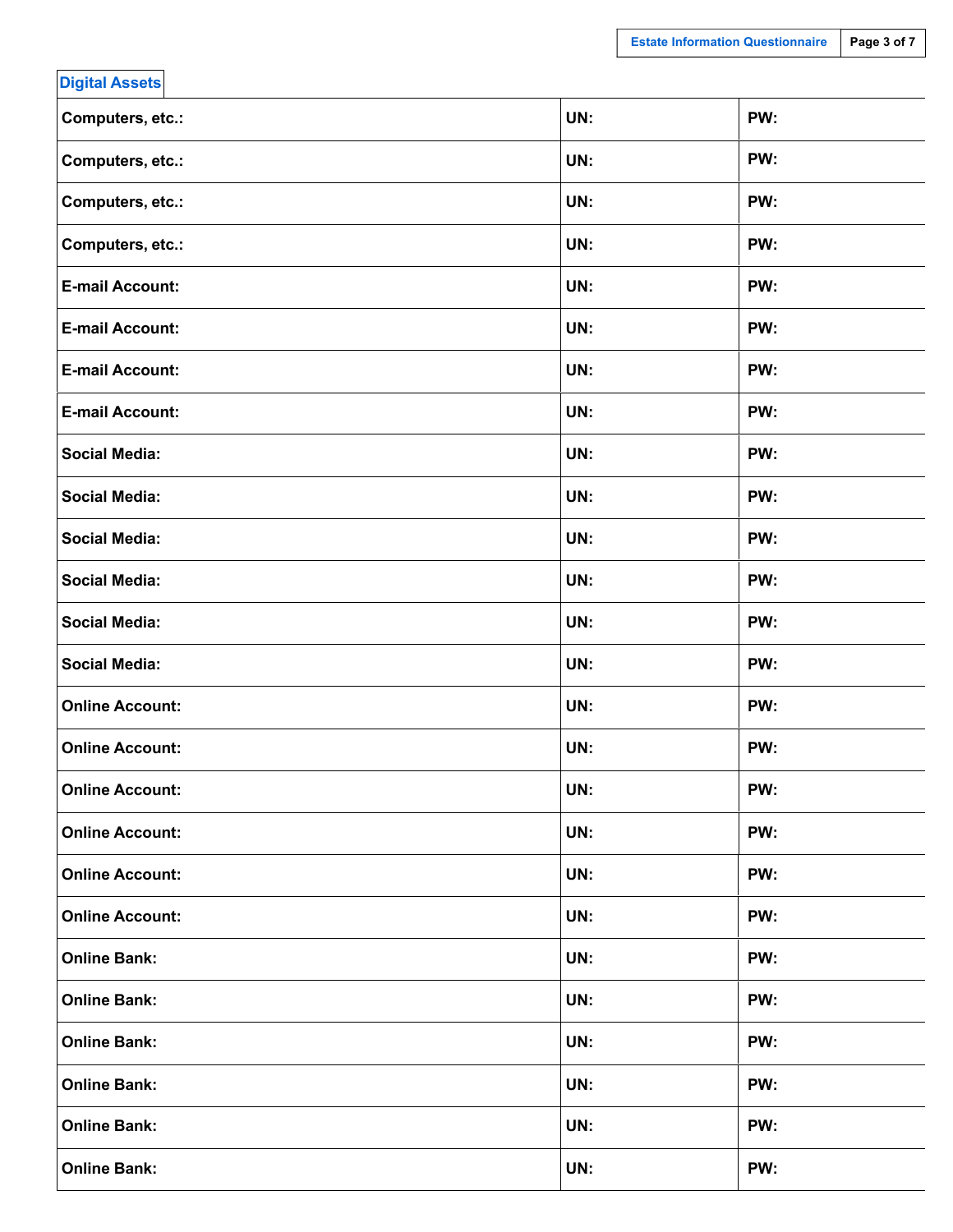| <b>Estate Assets</b>        |        |            |
|-----------------------------|--------|------------|
| <b>Principal residence:</b> | Value: | Ownership? |
| Other real estate:          | Value: | Ownership? |
| Other real estate:          | Value: | Ownership? |
| Other real estate:          | Value: | Ownership? |
| Agr. for sale:              | Value: | Ownership? |
| Mortgages:                  | Value: | Ownership? |
| <b>Stocks and shares:</b>   | Value: | Ownership? |
| <b>Stocks and shares:</b>   | Value: | Ownership? |
| <b>Stocks and shares:</b>   | Value: | Ownership? |
| <b>Bonds/Debentures:</b>    | Value: | Ownership? |
| <b>Bonds/Debentures:</b>    | Value: | Ownership? |
| <b>Bonds/Debentures:</b>    | Value: | Ownership? |
| <b>G.I.C.s:</b>             | Value: | Ownership? |
| <b>G.I.C.s:</b>             | Value: | Ownership? |
| <b>G.I.C.s:</b>             | Value: | Ownership? |
| <b>Bank Accounts:</b>       | Value: | Ownership? |
| <b>Bank Accounts:</b>       | Value: | Ownership? |
| <b>Bank Accounts:</b>       | Value: | Ownership? |
| Money on deposit:           | Value: | Ownership? |
| Money on deposit:           | Value: | Ownership? |
| <b>Money owed:</b>          | Value: | Ownership? |
| Money owed:                 | Value: | Ownership? |
| <b>Business interest:</b>   | Value: | Ownership? |
| <b>Business interest:</b>   | Value: | Ownership? |
| <b>Estate/trust Int.:</b>   | Value: | Ownership? |
| <b>Estate/trust Int.:</b>   | Value: | Ownership? |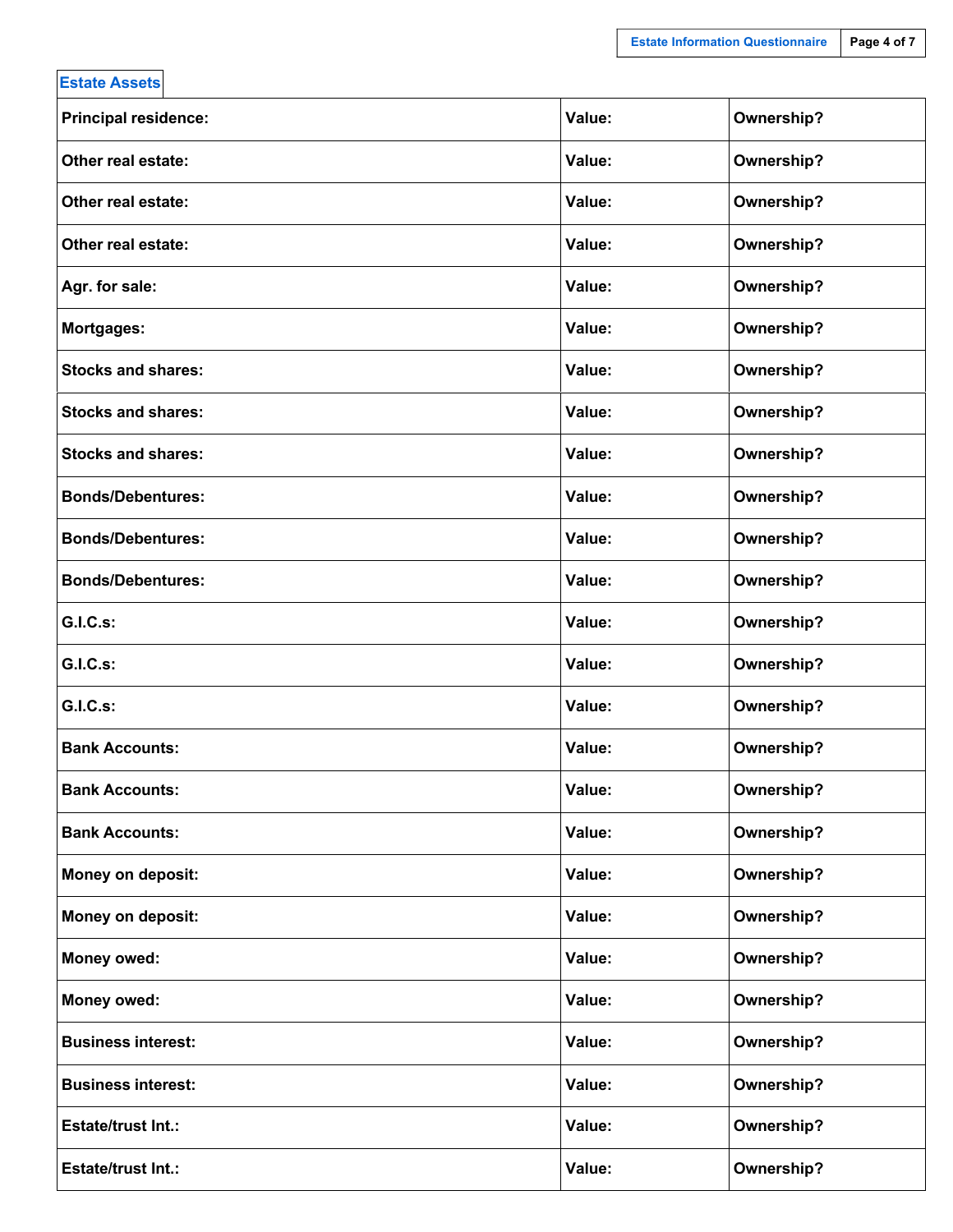| <b>Estate Assets (continued)</b> |        |            |
|----------------------------------|--------|------------|
| <b>Wheat Pool Equity:</b>        | Value: | Ownership? |
| <b>Co-op Equity:</b>             | Value: | Ownership? |
| <b>Other Equity:</b>             | Value: | Ownership? |
| <b>Automobiles:</b>              | Value: | Ownership? |
| <b>Boats:</b>                    | Value: | Ownership? |
| Furniture/personal:              | Value: | Ownership? |
| Jewellery:                       | Value: | Ownership? |
| <b>Farm Machinery:</b>           | Value: | Ownership? |
| Grain:                           | Value: | Ownership? |
| Livestock:                       | Value: | Ownership? |
| Other:                           | Value: | Ownership? |
| Other:                           | Value: | Ownership? |
| Other:                           | Value: | Ownership? |
| Other:                           | Value: | Ownership? |
| Other:                           | Value: | Ownership? |
| Other:                           | Value: | Ownership? |
| Other:                           | Value: | Ownership? |

| Life Insurance/RRSPs/RRIFs/Pensions/Annuities |             |        |                     |  |
|-----------------------------------------------|-------------|--------|---------------------|--|
| Company:                                      | Contract#:  | Value: | <b>Beneficiary:</b> |  |
| Company:                                      | Contract#:  | Value: | <b>Beneficiary:</b> |  |
| Company:                                      | Contract #: | Value: | <b>Beneficiary:</b> |  |
| Company:                                      | Contract#:  | Value: | <b>Beneficiary:</b> |  |
| Company:                                      | Contract #: | Value: | <b>Beneficiary:</b> |  |
| Company:                                      | Contract#:  | Value: | <b>Beneficiary:</b> |  |
| Company:                                      | Contract#:  | Value: | <b>Beneficiary:</b> |  |
| Company:                                      | Contract#:  | Value: | <b>Beneficiary:</b> |  |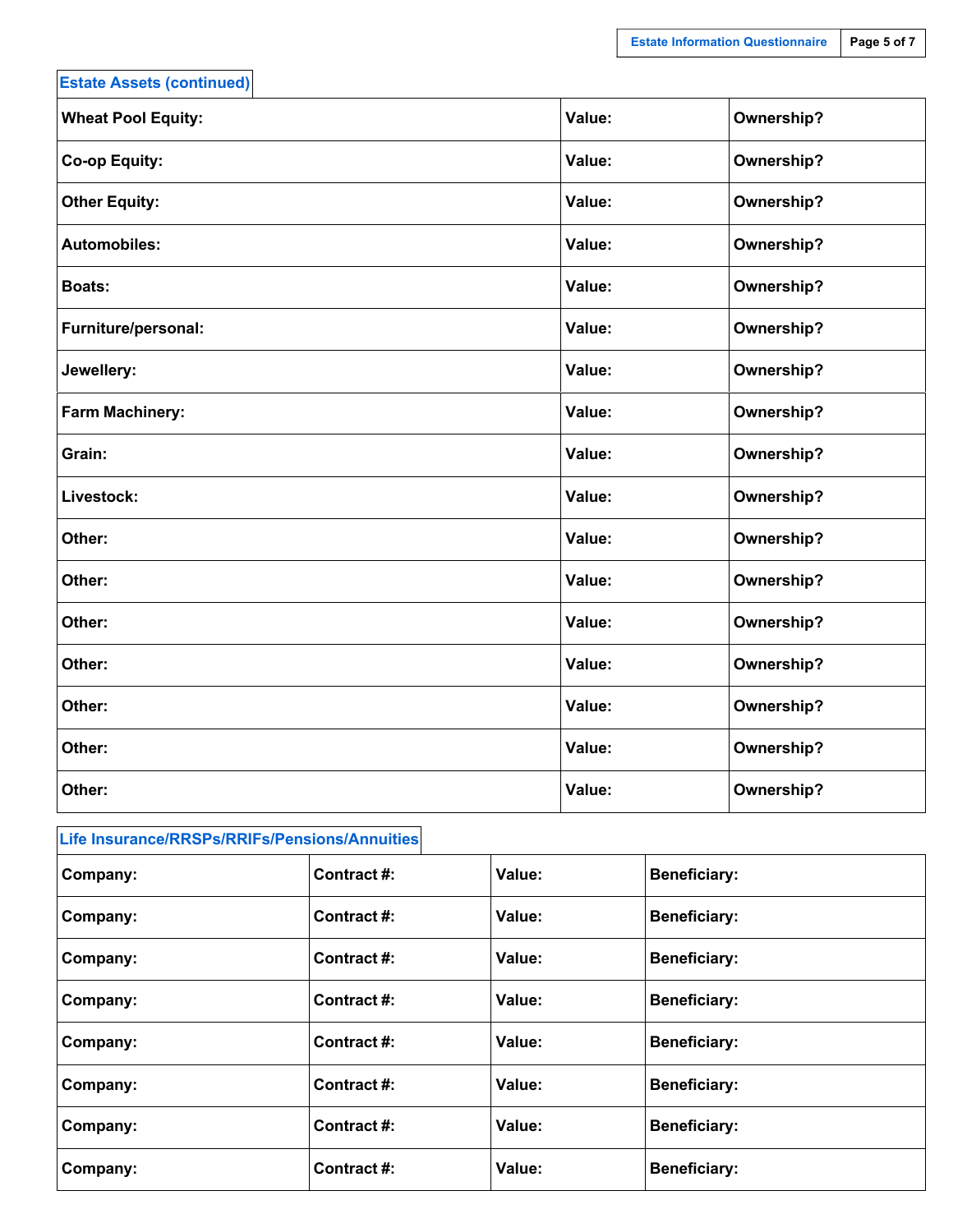| <b>Liabilities</b>              |                          |                 |
|---------------------------------|--------------------------|-----------------|
| <b>Funeral account:</b>         |                          | <b>Balance:</b> |
| Ambulance:                      |                          | <b>Balance:</b> |
| Trade account:                  |                          | <b>Balance:</b> |
| <b>Trade Account:</b>           |                          | <b>Balance:</b> |
| Land Mortgage Co.:              | <b>Property Covered:</b> | <b>Balance:</b> |
| <b>Chattel Mtg. Co.:</b>        | <b>Property Covered:</b> | <b>Balance:</b> |
| Leases:                         |                          | <b>Balance:</b> |
| Indemnities:                    |                          | <b>Balance:</b> |
| <b>Guarantees:</b>              |                          | <b>Balance:</b> |
| <b>Separation Agr.:</b>         |                          | <b>Balance:</b> |
| <b>Maintenance:</b>             |                          | <b>Balance:</b> |
| <b>Other Debts:</b>             |                          | <b>Balance:</b> |
| <b>Other Debts:</b>             |                          | <b>Balance:</b> |
| <b>Other Debts:</b>             |                          | <b>Balance:</b> |
| <b>Advertise for Creditors?</b> | Papers:                  |                 |

**General**

| <b>O.A.S.?</b>                                      | <b>CPP Retirement?</b> | <b>CPP Disability?</b> | <b>CPP Survivor?</b> |  |  |  |
|-----------------------------------------------------|------------------------|------------------------|----------------------|--|--|--|
| <b>CPP benefits application?</b>                    |                        | To be prepared by?     |                      |  |  |  |
| <b>Final clearance?</b>                             |                        | To be prepared by?     |                      |  |  |  |
| T1 Death Return?                                    | To be prepared by?     |                        |                      |  |  |  |
| <b>Rights &amp; things return?</b>                  |                        | To be prepared by?     |                      |  |  |  |
| <b>Business income?</b>                             |                        | To be prepared by?     |                      |  |  |  |
| <b>Trust Income?</b>                                |                        | To be prepared by?     |                      |  |  |  |
| <b>Capital loss?</b><br>To be prepared by?          |                        |                        |                      |  |  |  |
| Annual T <sub>3</sub> return?<br>To be prepared by? |                        |                        |                      |  |  |  |
| <b>Miscellaneous?</b>                               |                        | To be prepared by?     |                      |  |  |  |